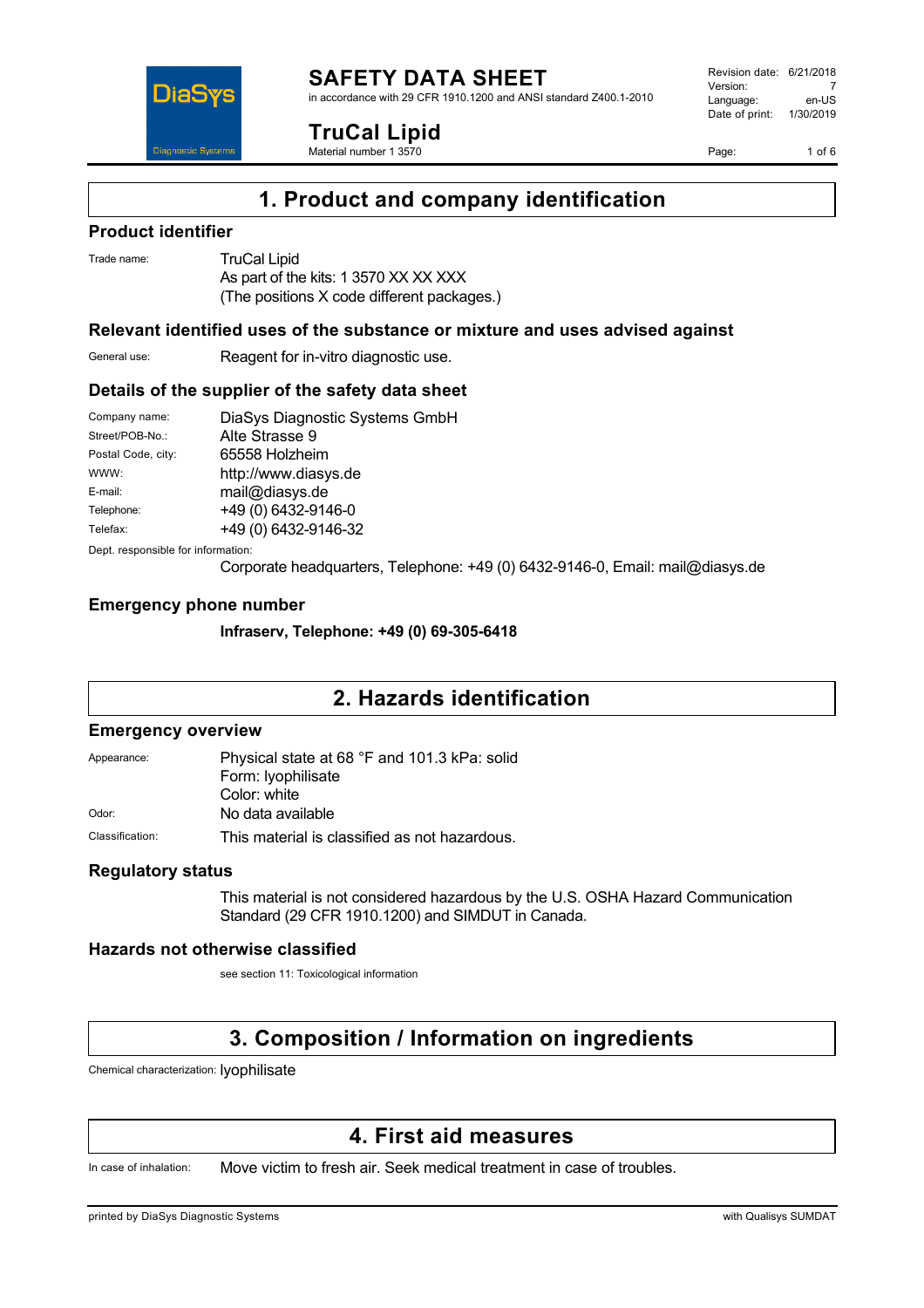

**TruCal Lipid** Material number 1 3570

in accordance with 29 CFR 1910.1200 and ANSI standard Z400.1-2010

Revision date: 6/21/2018 Version: 7<br>Language: en-LIS Language: Date of print: 1/30/2019

Page: 2 of 6

| Following skin contact: | After contact with skin, wash immediately with soap and plenty of water. In case of skin<br>reactions, consult a physician.                                                                                                                      |
|-------------------------|--------------------------------------------------------------------------------------------------------------------------------------------------------------------------------------------------------------------------------------------------|
| After eye contact:      | Immediately flush eyes with plenty of flowing water for 10 to 15 minutes holding eyelids<br>apart. Remove contact lenses, if present and easy to do. Continue rinsing. In case of<br>troubles or persistent symptoms, consult an opthalmologist. |
| After swallowing:       | Rinse mouth immediately and drink plenty of water. Never give anything by mouth to an<br>unconscious person. Induce vomiting. Seek medical attention.                                                                                            |
|                         | Most important symptoms/effects, acute and delayed                                                                                                                                                                                               |
|                         | Allended and annual states                                                                                                                                                                                                                       |

No data available

### **Information to physician**

Treat symptomatically.

# **5. Fire fighting measures**

Flash point/flash point range:

not combustible

Auto-ignition temperature: No data available

Suitable extinguishing media:

Product is non-combustible. Extinguishing materials should therefore be selected according to surroundings.

### **Specific hazards arising from the chemical**

Fires in the immediate vicinity may cause the development of dangerous vapors.

Protective equipment and precautions for firefighters:

Wear self-contained breathing apparatus.

### **6. Accidental release measures** Personal precautions: Wear appropriate protective equipment. Avoid contact with the substance. Do not inhale substance. Provide adequate ventilation. Environmental precautions: Do not allow to penetrate into soil, waterbodies or drains. Methods for clean-up: Take up mechanically, placing in appropriate containers for disposal. Clean the contaminated area with: chlorine-based bleaching agents (5%-solution) and water.

# **7. Handling and storage**

### **Handling**

Advices on safe handling: Provide adequate ventilation, and local exhaust as needed. Avoid contact with skin, eyes, and clothing. Do not inhale substance. After worktime and during work intervals the affected skin areas must be thoroughly cleaned. Wear appropriate protective equipment. Take off contaminated clothing and wash it before reuse. Safety shower and eye wash station should be easily accessible to the work area.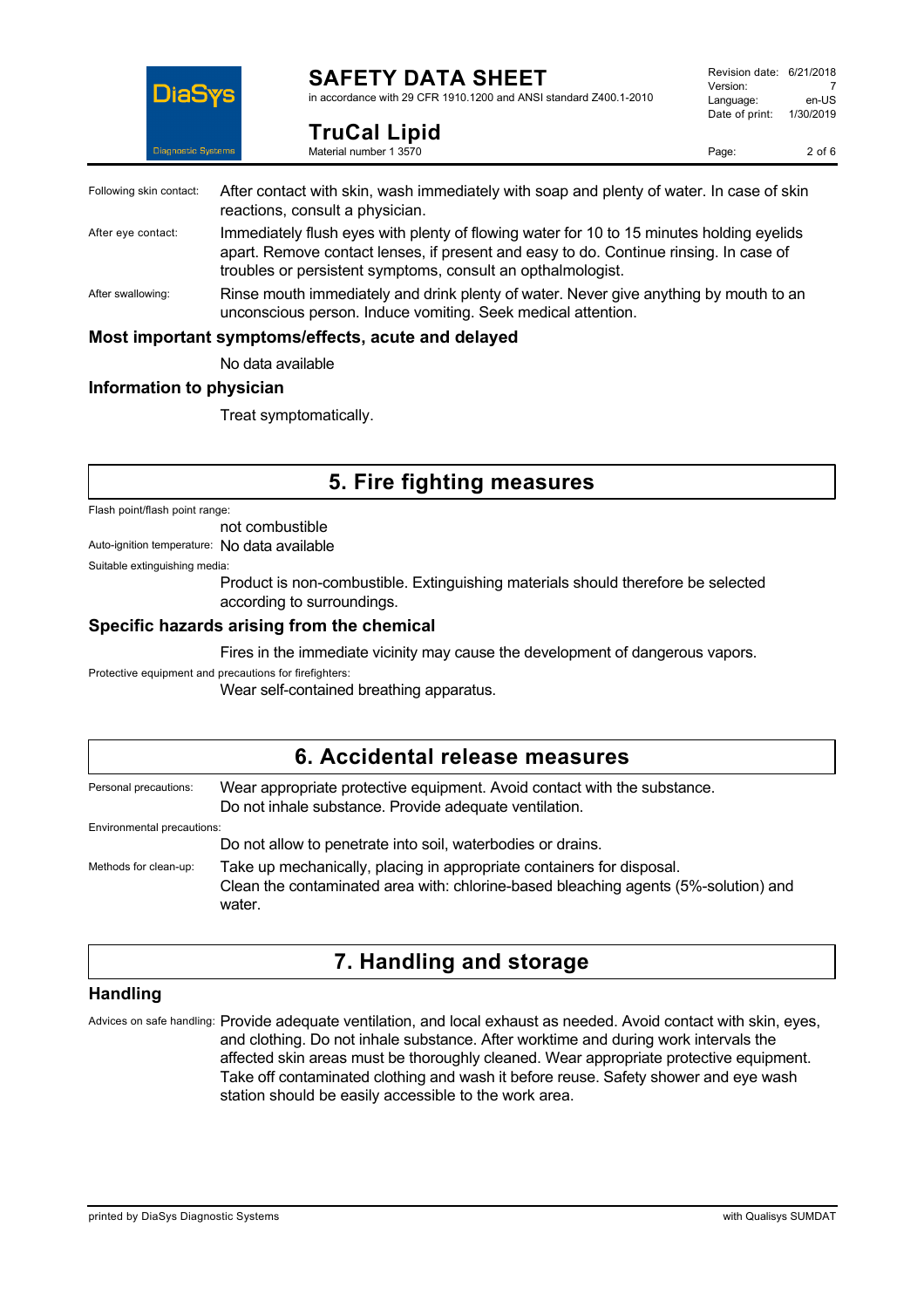

#### **SAFETY DATA SHEET** in accordance with 29 CFR 1910.1200 and ANSI standard Z400.1-2010

**TruCal Lipid**

Material number 1 3570

Page: 3 of 6

### **Storage**

Requirements for storerooms and containers:

Keep container in a well-ventilated place. Keep containers tightly closed and at a temperature between 35.6 °F and 46.4 °F. Protect from light. Keep sterile.

# **8. Exposure controls / personal protection**

### **Engineering controls**

Provide good ventilation and/or an exhaust system in the work area. See also information in chapter 7, section storage.

### **Personal protection equipment (PPE)**

Eye/face protection Tightly sealed goggles according to OSHA Standard - 29 CFR: 1910.133 or ANSI Z87.1-2010. OSHA Standard - 29 CFR: 1910.133 or ANSI Z87.1-2003 Skin protection **Wear suitable protective clothing.** Protective gloves according to OSHA Standard - 29 CFR: 1910.138. Glove material: Nitrile rubber - Breakthrough time: >480 min. Observe glove manufacturer's instructions concerning penetrability and breakthrough time. Respiratory protection: Provide adequate ventilation. General hygiene considerations: Take off contaminated clothing and wash it before reuse. Do not inhale substance. After worktime and during work intervals the affected skin areas must be thoroughly cleaned.

# Safety shower and eye wash station should be easily accessible to the work area.

# **9. Physical and chemical properties**

### **Information on basic physical and chemical properties**

| Appearance:                              | Physical state at 68 °F and 101.3 kPa: solid<br>Form: Iyophilisate<br>Color: white |
|------------------------------------------|------------------------------------------------------------------------------------|
| Odor:                                    | No data available                                                                  |
| Odor threshold:                          | No data available                                                                  |
| pH value:                                | not applicable                                                                     |
| Melting point/freezing point:            | No data available                                                                  |
| Initial boiling point and boiling range: | No data available                                                                  |
| Flash point/flash point range:           | not combustible                                                                    |
| Evaporation rate:                        | No data available                                                                  |
| Flammability:                            | No data available                                                                  |
| Explosion limits:                        | No data available                                                                  |
| Vapor pressure:                          | No data available                                                                  |
| Vapor density:                           | No data available                                                                  |
| Density:                                 | No data available                                                                  |
| Water solubility:                        | complete soluble                                                                   |
| Partition coefficient: n-octanol/water:  | No data available                                                                  |
| Auto-ignition temperature:               | No data available                                                                  |
| Thermal decomposition:                   | No data available                                                                  |
|                                          |                                                                                    |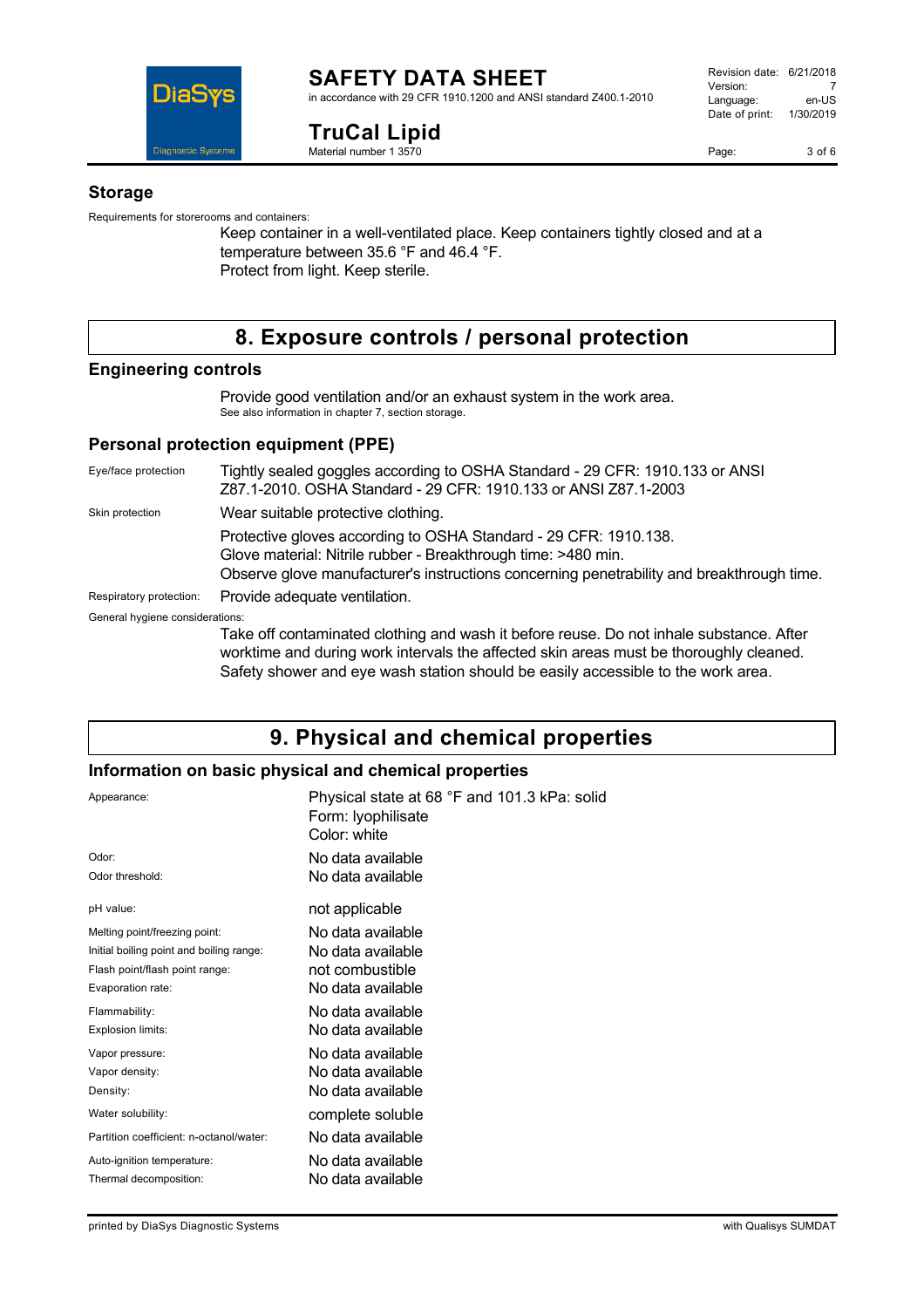

in accordance with 29 CFR 1910.1200 and ANSI standard Z400.1-2010

**TruCal Lipid**

Material number 1 3570

Revision date: 6/21/2018 Version: 7<br>Language: en-LIS Language: Date of print: 1/30/2019

Page: 4 of 6

Additional information: No data available

# **10. Stability and reactivity**

Reactivity: No data available

Chemical stability: Stable under recommended storage conditions.

#### Possibility of hazardous reactions

No hazardous reactions known.

Conditions to avoid: Protect against heat /sun rays.

Incompatible materials: Strong acids and alkalis

Hazardous decomposition products:

No decomposition when used properly.

Thermal decomposition: No data available

# **11. Toxicological information**

### **Toxicological tests**

Toxicological effects: Acute toxicity (oral): Lack of data.

Acute toxicity (dermal): Lack of data.

Acute toxicity (inhalative): Lack of data.

Skin corrosion/irritation: Lack of data.

Serious eye damage/irritation: Lack of data.

Sensitisation to the respiratory tract: Lack of data.

Skin sensitisation: Lack of data.

Germ cell mutagenicity/Genotoxicity: Lack of data.

- Carcinogenicity: Lack of data.
- Reproductive toxicity: Lack of data.
- Effects on or via lactation: Lack of data.
- Specific target organ toxicity (single exposure): Lack of data.
- Specific target organ toxicity (repeated exposure): Lack of data.

Aspiration hazard: Lack of data.

# **12. Ecological information**

### **Ecotoxicity**

Further details: No data available

### **Mobility in soil**

No data available

### **Persistence and degradability**

Further details: No data available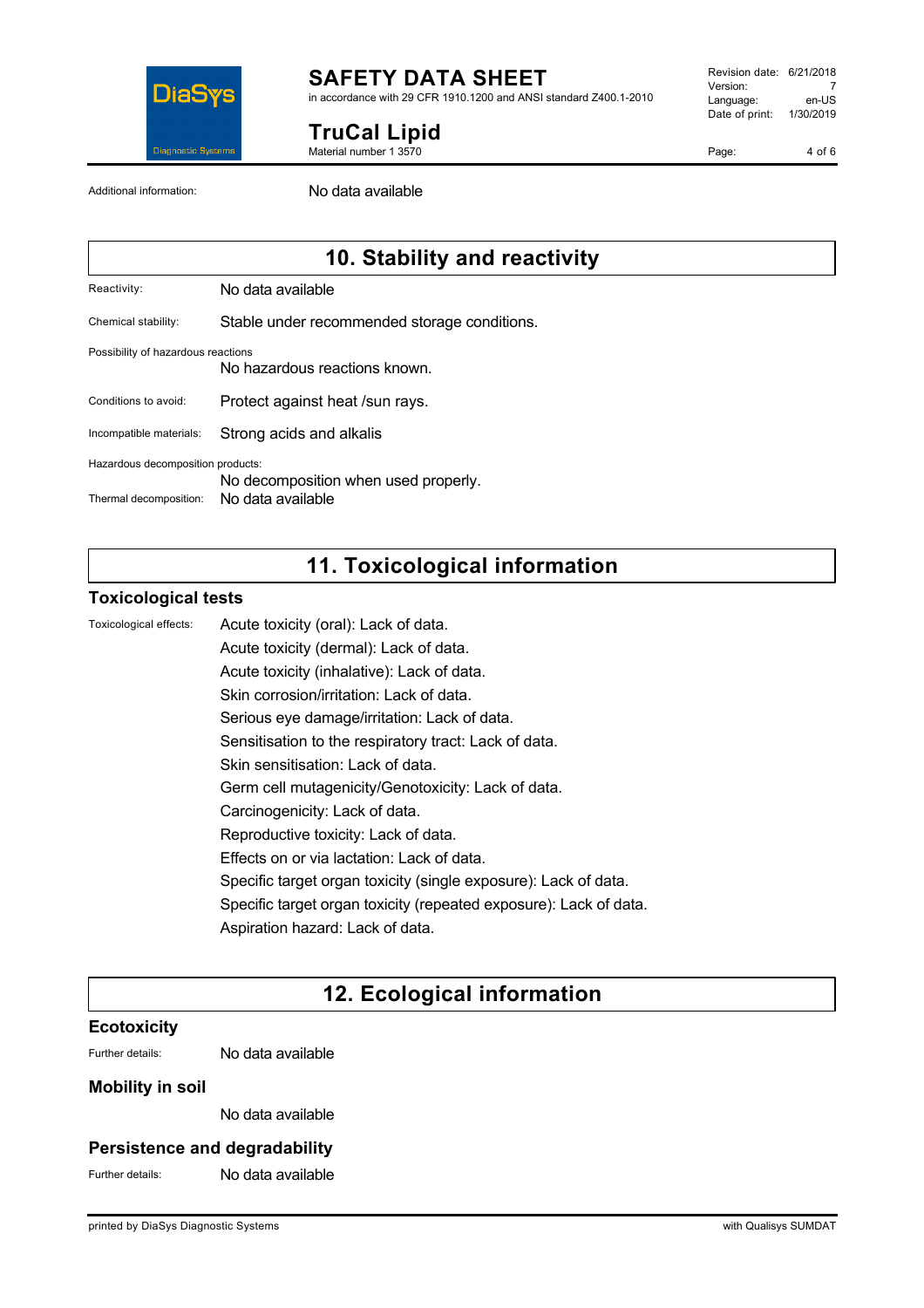in accordance with 29 CFR 1910.1200 and ANSI standard Z400.1-2010

**TruCal Lipid** Material number 1 3570



#### **Additional ecological information**

General information: Do not allow to enter into ground-water, surface water or drains.

# **13. Disposal considerations**

#### **Product**

Recommendation: Special waste. Dispose of waste according to applicable legislation.

#### **Contaminated packaging**

Recommendation: Dispose of waste according to applicable legislation. Non-contaminated packages may be recycled.

# **14. Transport information**

### **USA: Department of Transportation (DOT)**

Proper shipping name: Not restricted

#### **Sea transport (IMDG)**

| Proper shipping name: | Not restricted |
|-----------------------|----------------|
| Marine pollutant:     | no             |

### **Air transport (IATA)**

Proper shipping name: Not restricted

#### **Further information**

No dangerous good in sense of these transport regulations.

# **15. Regulatory information**

#### **National regulations - Great Britain**

Hazchem-Code:

# **16. Other information**

#### Hazard rating systems: **0 1 0** NFPA Hazard Rating: Health: 1 (Slight) Fire: 0 (Minimal) Reactivity: 0 (Minimal) HMIS Version III Rating: Health: 1 (Slight) Flammability: 0 (Minimal) Physical Hazard: 0 (Minimal) Personal Protection: X = Consult your supervisor Reason of change: General revision Date of first version: 5/7/2012

### **HEALTH 1 FLAMMABILITY 0 PHYSICAL HAZARD 0 X**

### **Department issuing data sheet**

Contact person: see section 1: Dept. responsible for information